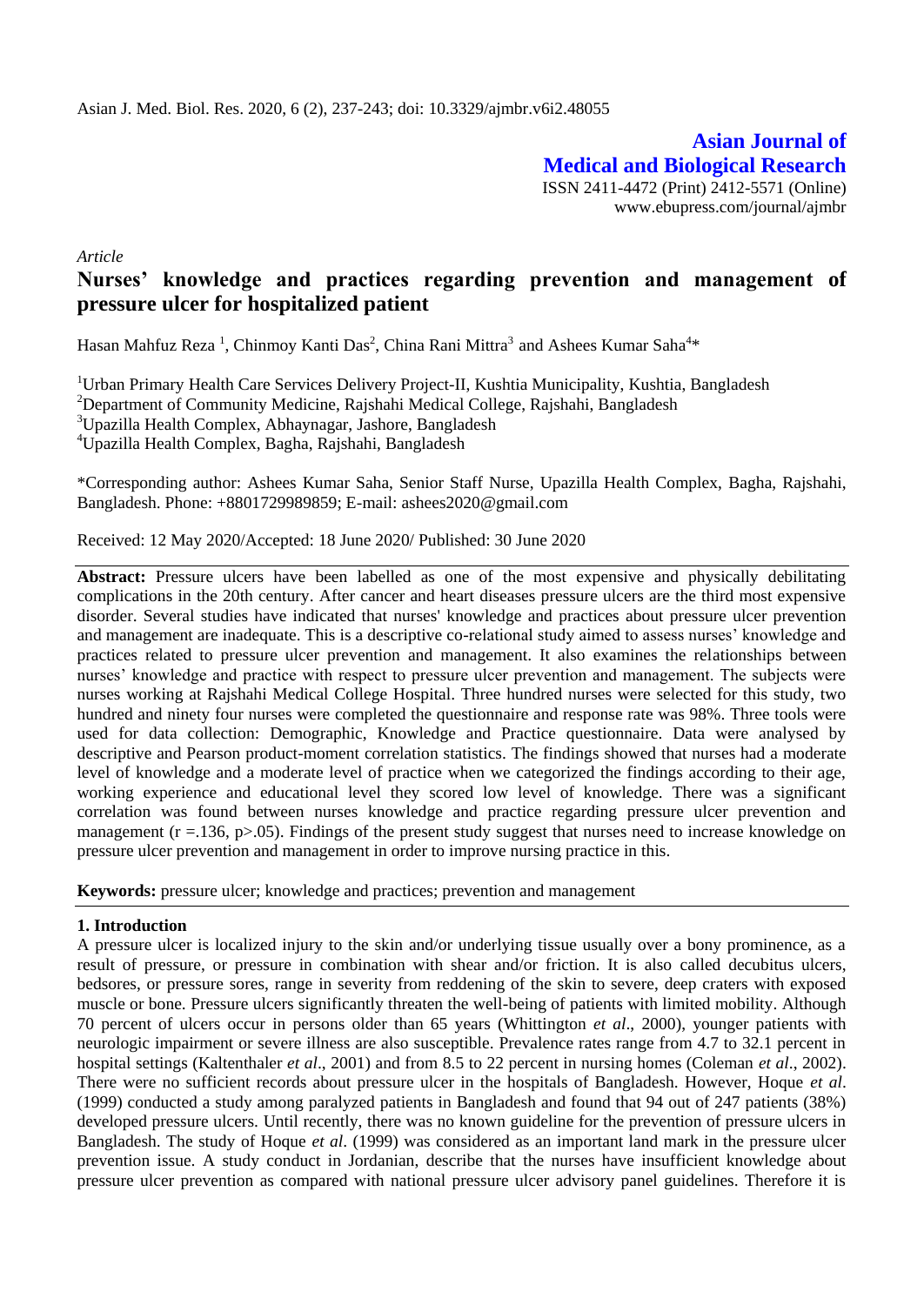important for all nurses to be aware of standards guidelines to prevent any complication associated with pressure ulcers to promote patient safety and better outcomes. Patient suffer with pain and discomfort because of pressure ulcer and also cause prolong illness, delay rehabilitation, increase patient"s hospital stay, and may lead to disability and even death . Epidemiologic studies conducted in multiple countries demonstrate a clinically relevant prevalence in multiple settings (Coleman *et al*., 2002). The reported prevalence in the United States varies from 10% to 17% in the acute care setting, from 0% to 29% in home care, and from 2.3% to 28% in the long-term care setting. Reported incidence rates vary from 0.4% to 8% in acute care, 0% to 17% in home care, and 2.2% to 23.9% in long-term care facilities (Ayello and Braden, 2002). While the overall prevalence of PU tends to be high, most are lower-stage ulcers. For example, Ayello reported a PU prevalence rate of 8.6%, but slightly more than half (55%) were stage I PUs. Whittington and colleagues evaluated PU prevalence in a multisite hospital study that included 17,560 patients (Ayello *et al*., 2004). Factors that enhance nurses" knowledge and practice regarding pressure ulcer prevention and management were effective education, willingness to change clinical practice, availability of resources, sufficient equipment supplies, administrative support, and increased multidisciplinary team collaboration (Clarke *et al*., 2005). One study found that lack of updating in nurses" education decreased the level of knowledge among nurses with many years" experience (Pancorbo-Hidalgo *et al*., 2007). It was stated that nurses who were not being trained in pressure ulcer prevention possessed lower level of knowledge and practice as compared to those being trained in pressure ulcer prevention program (Pancorbo-Hidalgo *et al*., 2007) Other social and organizational factors that affect nurses to incorporate knowledge into practice included: 1) inadequate leadership, 2) lack of education and training program, 3) lack of evidence-base practice guideline, 4) patients over load, 5) shortage of staff, 6) insufficient time and cooperation from other professionals, and 7) lack of equipment and facilities, and inadequate pain management (Moore and Price, 2004). Pressure ulcer prevention guideline is one of the core components of the national healthcare strategic planning services. Guidelines are the instructions for nurses to provide up-to-date scientific clinical evidence on specific areas to ensure consistent and appropriate clinical practice (Langemo *et al*., 2008). A guideline is a systematically developed statement for practitioners that help to take decision about appropriate nursing practice for defined areas (Langemo *et al*. 2008). Previous studies showed that in order to deliver high quality of care, it was essential for nurses to provide evidence-based nursing practice. In this regards, nurses must have knowledge of risk factors and preventive strategies of pressure ulcer development (Panagiotopoulou and Kerr, 2002). Currently, there is no evidence on Bangladeshi nurses" knowledge and practice regarding pressure ulcer prevention and management. Therefore, it was important to explore and observe the nurses" knowledge and practice regarding pressure ulcer prevention and management for hospitalized patients at Rajshahi Medical College Hospital in Bangladesh.

#### **2. Materials and Methods**

## **2.1. Study area and period**

The hospital based study was conducted at Rajshahi Medical College Hospital (RMCH), Rajshahi, Bangladesh. The study was carried out from October 2017 to April 2018. Total number of nurses working in this hospital was 1200. The study was conducted in different wards mainly surgery unit, medicine unit, orthopaedic unit, neuro-surgery unit, neuro-medicine unit, paediatric, post-operative coronary care unit and others.

## **2.2. Collection of data**

The questionnaires were distributed among the total number of 300 nurses working in Rajshahi Medical College Hospital. 294 out of 300 questionnaires (98% response rate) were completed and returned by the nurses. Random sampling technique was used.

#### *The inclusion criteria-*

- 1. Working as a full time senior staff nurses in (RMCH).
- 2. Having roles and responsibilities connected with direct patient care.
- 3. Having educational status of at least three years diploma in nursing.
- 4. At least 2 years of working experience as a senior staff nurse.

#### *The exclusion criteria-*

- 1. Nurses who are not willing to participate in the study.
- 2. Nurses who have not 2 years of working experience as a senior staff nurse.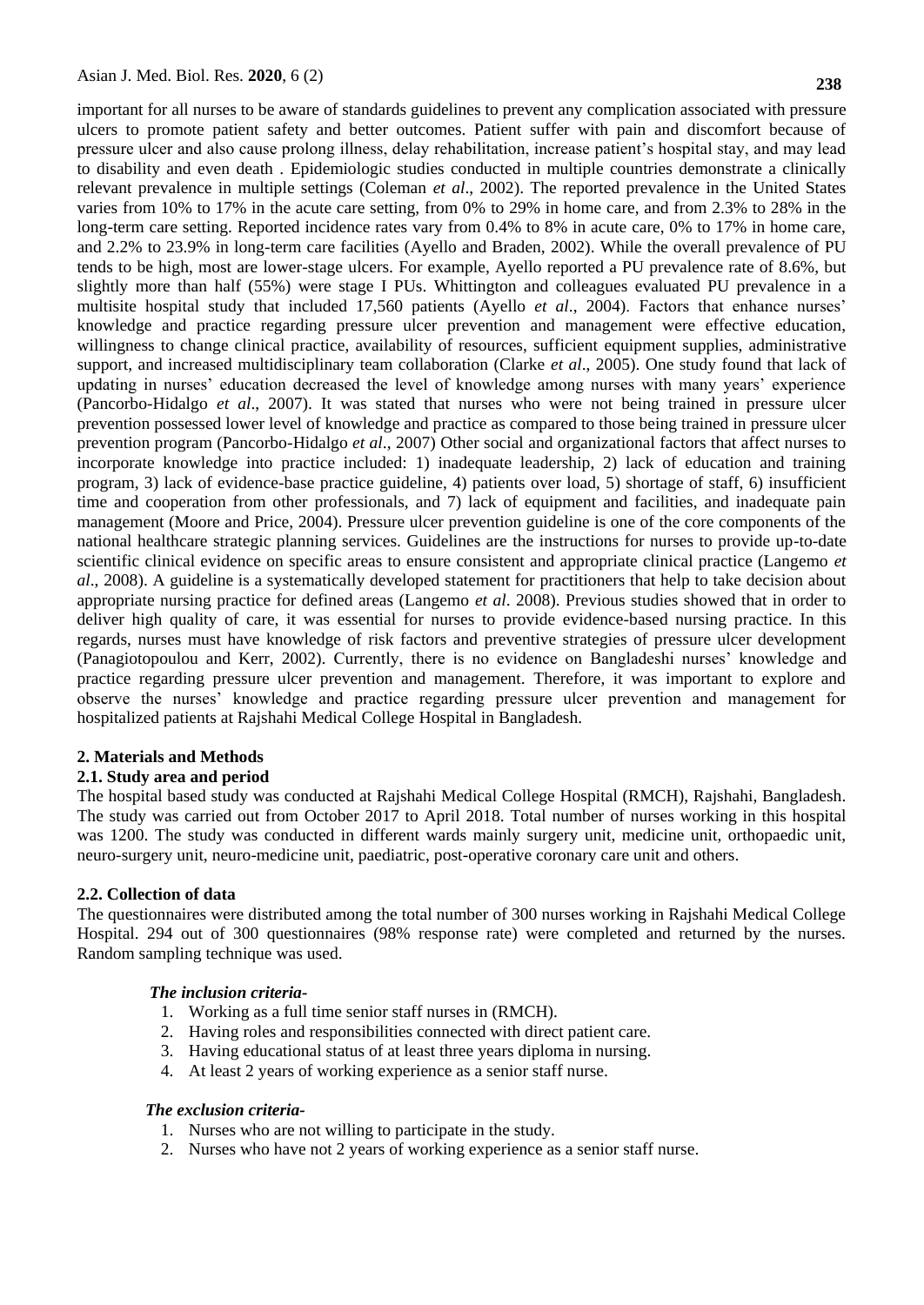## **2.3 Statistical analysis**

Data were checked, entered and analyzed using the computer program Statistical Package for Social Sciences (SPSS) version 22. The statistical analyses include frequencies and mean ± SD. For all analyses, *p* value <0.05 was considered statistically significant.

## **3. Results and Discussion**

## **3.1. Demographic characteristics of the nurses'**

A descriptive cross-sectional study was carried out among 294 nurses working in Rajshahi Medical College Hospital, Rajshahi. The demographic characteristics of the nurses are shown in Table 1.

|  |  |  | Table 1. Frequency and percentage of nurses' demographic characteristics (N=294). |  |
|--|--|--|-----------------------------------------------------------------------------------|--|
|--|--|--|-----------------------------------------------------------------------------------|--|

| Variables:                                  | Frequency (n)  | Percentage (%) |
|---------------------------------------------|----------------|----------------|
| Age range (years)                           |                |                |
| $21 - 30$                                   | 160            | 54.4           |
| $31 - 40$                                   | 85             | 28.9           |
| $41 - 50$                                   | 41             | 13.9           |
| $>50$                                       | 8              | 2.8            |
| Total                                       | 294            | 100.0          |
| Sex                                         |                |                |
| Male                                        | 52             | 17.7           |
| Female                                      | 242            | 82.3           |
| Total                                       | 294            | 100.0          |
| Level of Education                          |                |                |
| Diploma in nursing                          | 175            | 59.5           |
| Bachelor in nursing                         | $102\,$        | 34.7           |
| MSc in nursing                              | 9              | 3.1            |
| <b>MPH</b>                                  | 8              | 2.7            |
| Total                                       | 294            | 100.0          |
| Experience in nursing profession (in years) |                |                |
| $2 - 10$                                    | 247            | 84.0           |
| $11 - 20$                                   | 30             | 10.2           |
| $21 - 30$                                   | 15             | 5.1            |
| $>30$                                       | $\overline{2}$ | 0.7            |
| Total                                       | 294            | 100.0          |
| Formal training on pressure ulcer           |                |                |
| Yes                                         | $\overline{0}$ | 0.0            |
| No                                          | 294            | 100.0          |
| Total                                       | 294            | 100.0          |

Table 1 has shown the demographic characteristics of the nurses. Among 294 nurses 52 (17.7%) were males and 242 (82.3%) females, respectively. Majority of them 160 (54.4%) were from age 21-30 years, 85 (28.9%) age from 31-40 years, 41 (13.9 %) age from 41-50 years and 8 (2.8%) were age 50 years above. Regarding educational status majority of them were Diploma in nursing 175 (59.5%), BSc in Nursing 102 (34.7%), MSc in Nursing 9 (3.1%) and MPH 8 (2.7%) degree holders, respectively. Nurses have  $2 - 10$  years 247 (84.0%), have  $11 - 20$  years 30 (10.2%), have  $21 - 30$  years 15 (5.1%) and have  $> 30$  years 2 (0.7%) experience in nursing profession. However, all of them had not received any formal training on pressure ulcer prevention and management.

## **3.2. Nurses' knowledge regarding pressure ulcer prevention and management**

Nurses" knowledge regarding pressure ulcer prevention and management in Rajshahi Medical College hospital are shown in Table 2.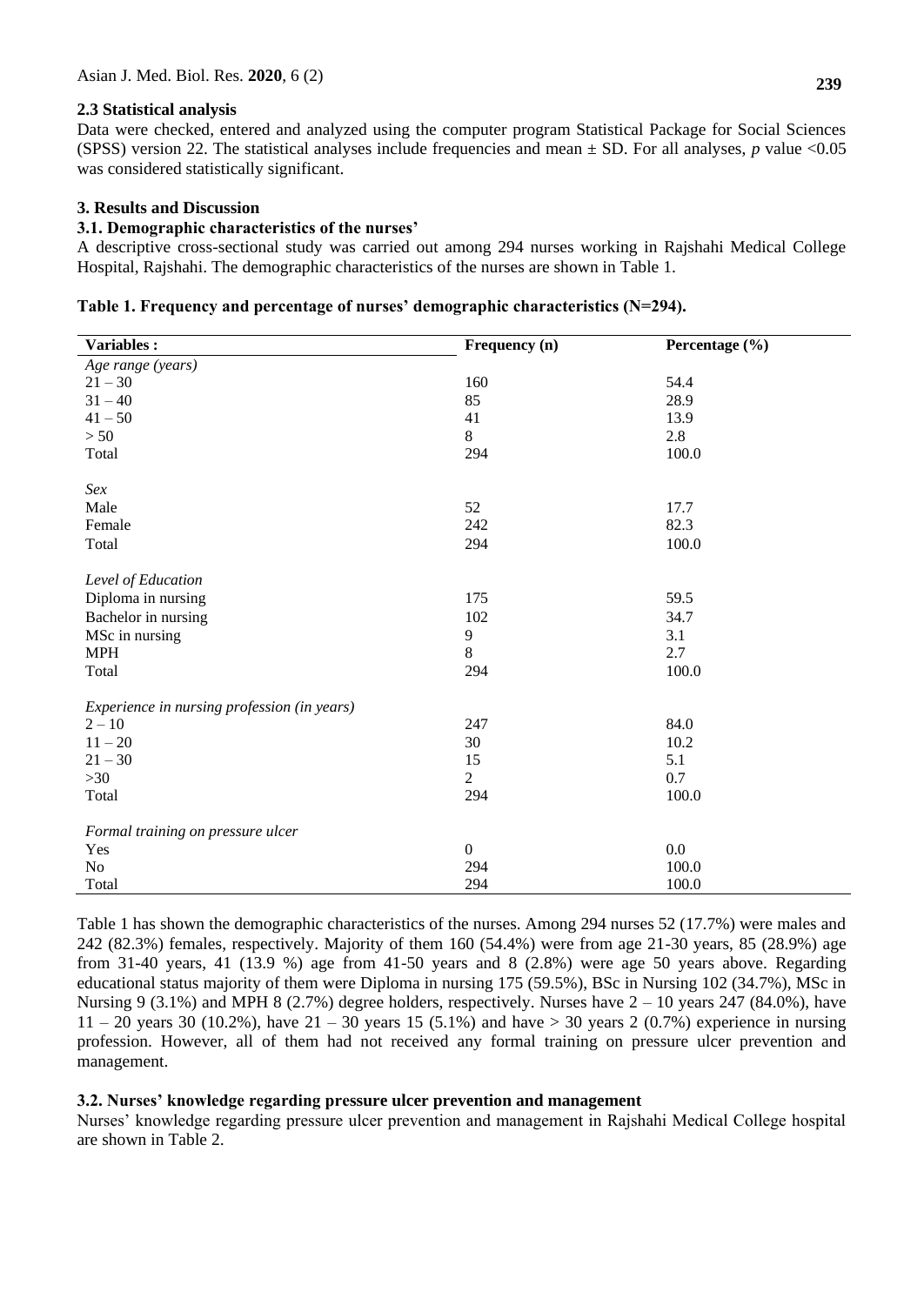**Table 2. Frequency and percentage of nurses in each category of knowledge level regarding pressure ulcer prevention and management (N=294).**

| Knowledge level:     |     | $\frac{0}{0}$ |  |
|----------------------|-----|---------------|--|
| Very low $(<60\%)$   | 79  | 26.9          |  |
| Low $(60-69.99%)$    | 47  | 16.0          |  |
| Moderate (70-79.99%) | 138 | 46.9          |  |
| High (80-89.99%)     | 29  | 9.9           |  |
| Very high (90-100%)  |     | 0.3           |  |
| <b>Total</b>         | 294 | 100.0         |  |



# **Figure 1. Frequency and percentage of nurses in each category of knowledge level regarding pressure ulcer prevention and management (N=294).**

Table 2 and Figure 1 have shown the number and frequency of nurses who were in each category of knowledge level. It was found that 42.9% of nurses possessed very low (26.9%) to low (16.0%) level of knowledge. (46.9%) had a moderate level of knowledge. Very few nurses had a high (9.9%) and very high (0.3%) level of knowledge regarding pressure ulcer prevention and management.

# **3.3. Nurses' practices regarding pressure ulcer prevention and management**

Nurses" practices regarding pressure ulcer prevention and management in Rajshahi Medical College hospital are shown in Table 3.

**Table 3. Frequency and percentage of nurses in each category of practice level regarding pressure ulcer prevention and management (N=294).**

| <b>Practices level :</b> | N        | $\frac{0}{0}$ |  |
|--------------------------|----------|---------------|--|
| Very low $(<60\%)$       | O        | 2.1           |  |
| Low $(60-69.99%)$        | 13       | 4.4           |  |
| Moderate (70-79.99%)     | 195      | 66.3          |  |
| High (80-89.99%)         | 80       | 27.2          |  |
| Very high (90-100%)      | $\Omega$ | 0.0           |  |
| Total                    | 294      | 100.0         |  |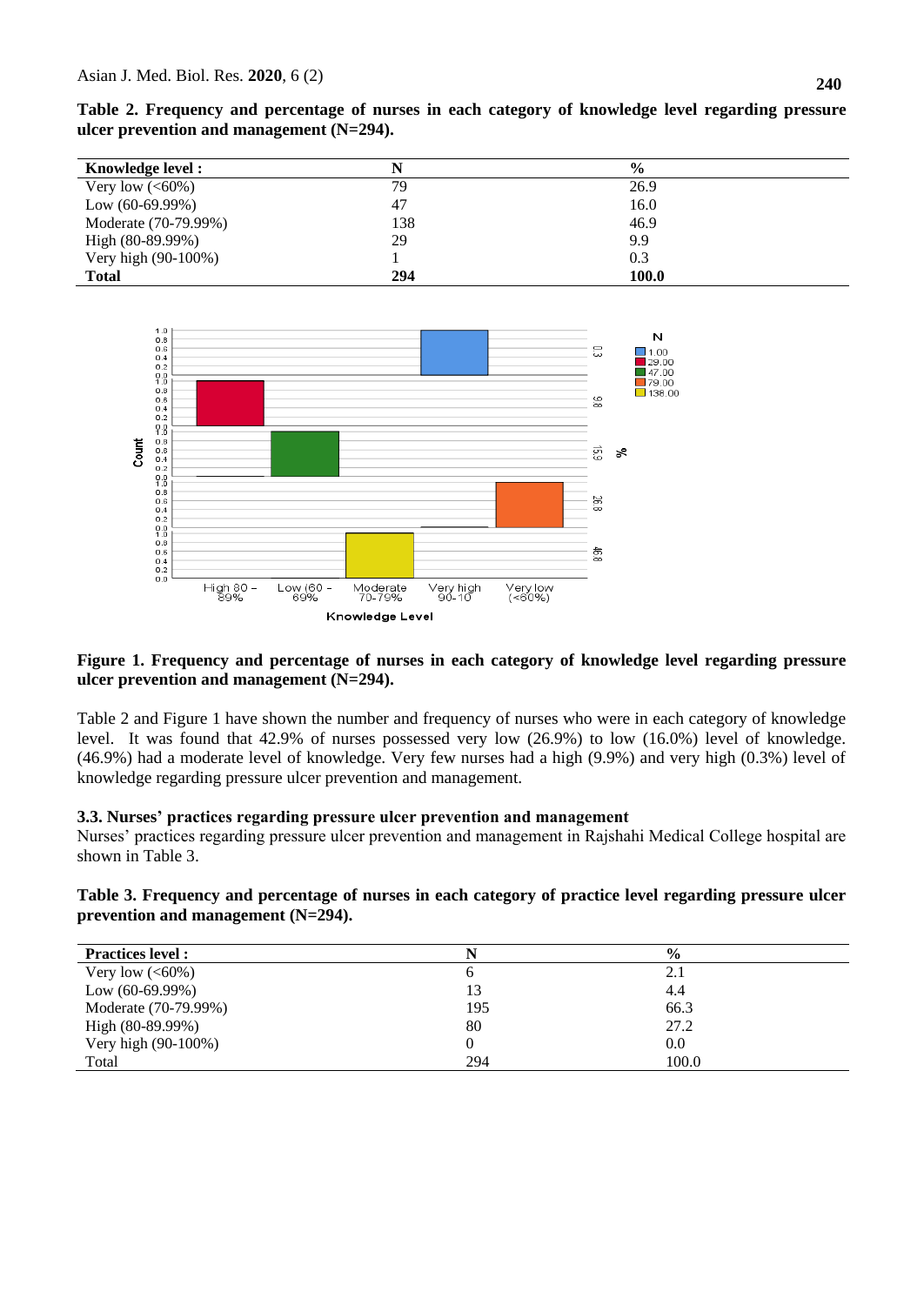

#### **Figure 2. Frequency and percentage of nurses in each category of practice level regarding pressure ulcer prevention and management (N=294).**

Table 3 and Figure 2 have shown the number and frequency of nurses who were in each category of practice level. It was found that 2.1% of nurses scored very low, 4.4% nurses scored low level of practice. 66.3% nurses scored moderate level of practice. 27.2% nurses scored high level and none had very high (0.0%) level of practice regarding pressure ulcer prevention and management.

#### **3.4. Nurses' knowledge and practice level regarding pressure ulcer prevention and management according to age, educational qualification and working experience**

Frequency, Knowledge and Practice Level of Nurses according to age, educational qualification and working experience regarding Pressure Ulcer Prevention and management are shown in Table 4.

| Variables:                | N   | <b>Knowledge level</b> | <b>Practice level</b> |
|---------------------------|-----|------------------------|-----------------------|
| Age range (years)         |     |                        |                       |
| $21 - 30$                 | 160 | Low                    | High                  |
| $31 - 40$                 | 85  | Low                    | High                  |
| $41 - 50$                 | 41  | Low                    | High                  |
| > 50                      | 8   | Low                    | High                  |
| Educational qualification |     |                        |                       |
| Diploma in nursing        | 175 | Low                    | Moderate              |
| Bachelor in nursing       | 102 | Low                    | Moderate              |
| MSc in nursing+MPH        | 17  | Low                    | Moderate              |
| Working experience        |     |                        |                       |
| $2 - 10$ years            | 247 | Low                    | Moderate              |
| $11 - 20$ years           | 30  | Low                    | Moderate              |
| $21 - 30$ years           | 15  | Low                    | Moderate              |
| $>$ 30 years              | 2   | Moderate               | Moderate              |

**Table 4. Frequency, Knowledge and Practice Level of Nurses according to age, educational qualification and working experience regarding Pressure Ulcer Prevention and management (N= 294).**

Table 4 has shown that Nurses of variable ages and educational qualifications scored low level of knowledge and high level of practice. Again nurses of variable working experiences scored low level of knowledge and high level of practice, except working experience of 2 nurses more than 30 years scored moderate level of knowledge and moderate level of practice.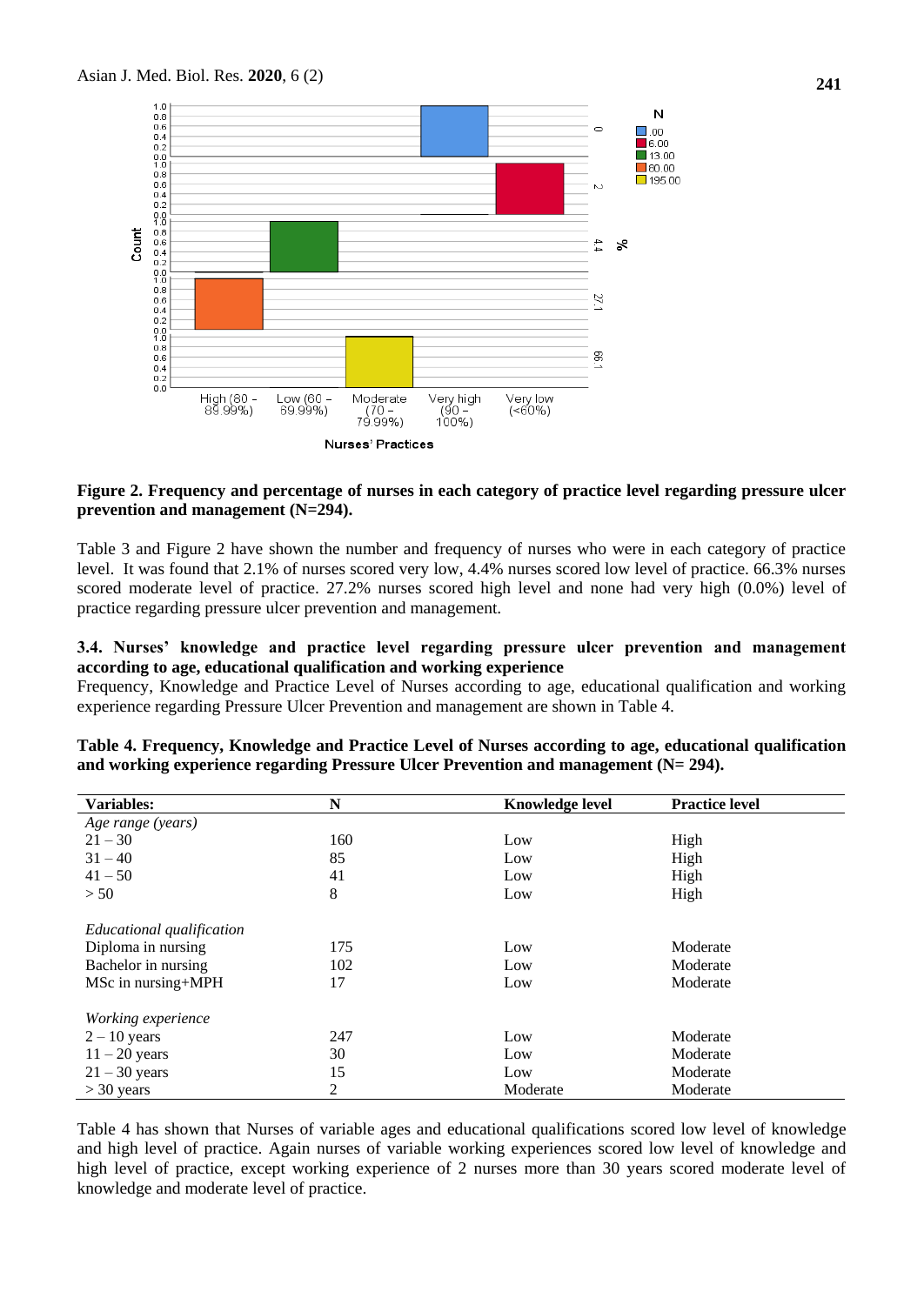## **3.5. Relationship between nurses' knowledge and practice regarding pressure ulcer prevention and management**

Correlation analysis revealed that there was a significant relationship between nurses" knowledge and practice are shown in Table 5.

**Table 5. Pearson Product-Moment Correlation Coefficients between nurses' knowledge and practice regarding pressure ulcer prevention and management (N = 294).** 

|           |                                   | Knowledge           | <b>Practice</b>     |  |
|-----------|-----------------------------------|---------------------|---------------------|--|
|           | Pearson Correlation               |                     | $.136$ <sup>*</sup> |  |
|           | Sig. (2-tailed)                   |                     | .020                |  |
| Knowledge | Sum of Squares and Cross-products | 1896.000            | 363.571             |  |
|           | Covariance                        | 6.471               | 1.241               |  |
|           | N                                 | 294                 | 294                 |  |
| Practice  | Pearson Correlation               | $.136$ <sup>*</sup> |                     |  |
|           | $Sig. (2-tailed)$                 | .020                |                     |  |
|           | Sum of Squares and Cross-products | 363.571             | 3770.898            |  |
|           | Covariance                        | 1.241               | 12.870              |  |
|           | N                                 | 294                 | 294                 |  |

#### **4. Conclusions and Recommendations**

The prevention and management of pressure ulcers is of great importance. Based on the findings of the study, it could be concluded that nurses had a moderate level of knowledge and a moderate level of practice regarding pressure ulcer prevention and management. When we categorized the findings according to their age, educational level and working experience of nurse"s knowledge and practice they scored low level of knowledge and moderate level of practice, except working experience of nurses more than 30 years scored moderate level of knowledge and moderate level of practice. The study reported that heavy workload, shortage of resources and lack of training as the dominant barriers face nurses to prevention and management of pressure ulcer. So, nurses' education should be enhanced regarding prevention and management of pressure ulcer.

Following recommendations are put forward to improve nurses' knowledge and practice regarding the prevention and management of pressure ulcers: Update the available policy on wound management and incorporate new guidelines for Pressure ulcer prevention and management. Increase the training opportunities for all nurses and provide an equal opportunity for everyone to attend. Provide evidence based resources required for the prevention and management of Pressure ulcer. Develop a statistical data base for maintaining and recording all cases of Pressure ulcer that will assist for future planning regarding its prevention and management.

#### **Conflict of interest**

None to declare.

## **References**

- Ayello EA and B Braden, 2002. How and why to do pressure ulcer risk assessment. Adv. Skin Wound Care, 15: 125-131.
- Ayello EA, S Baranoski, C Lyder and J Cuddigan, 2004. Pressure ulcers. In S. Baranoski, & E. A. Ayello (Eds.), Wound care essentials: Practice principles (pp. 240-270). Philadelphia: Lippincott William & Wilkins.

Clarke HF, C Bradley, S Whytock, S Handfield, R VanderWal and S Groound, 2005. Pressure ulcers: Implementation of evidence based nursing practice. J. Adv. Nurs., 49: 578-590.

- Coleman EA, JM Martau, MK Lin and AM Kramer, 2002. Pressure ulcer prevalence in long-term nursing home residents since the implementation of OBRA "87. Omnibus Budget Reconciliation Act. J. Am. Geriatr. Soc., 50: 728-732.
- Hoque MF, C Grangeon and K Reed, 1999. Spinal cord lesions in Bangladesh: An epidemiological study 1994- 1995. Spinal Cord, 37: 858-861.
- Kaltenthaler E, MD Whitfield, SJ Walters, RL Akehurst and S Paisley, 2001. UK, USA and Canada: how do their pressure ulcer prevalence and incidence data compare? J. Wound Care, 10: 530–535.
- Langemo D, J Cuddigan, M Baharestani, CR Ratliff, ME Posthauer, J Black and [S Garber,](https://pubmed.ncbi.nlm.nih.gov/?term=Garber+S&cauthor_id=18453847) 2008. Pressure ulcer guidelines: "Minding the gaps" when developing new guidelines. Adv. Skin Wound Care, 21: 213-217.